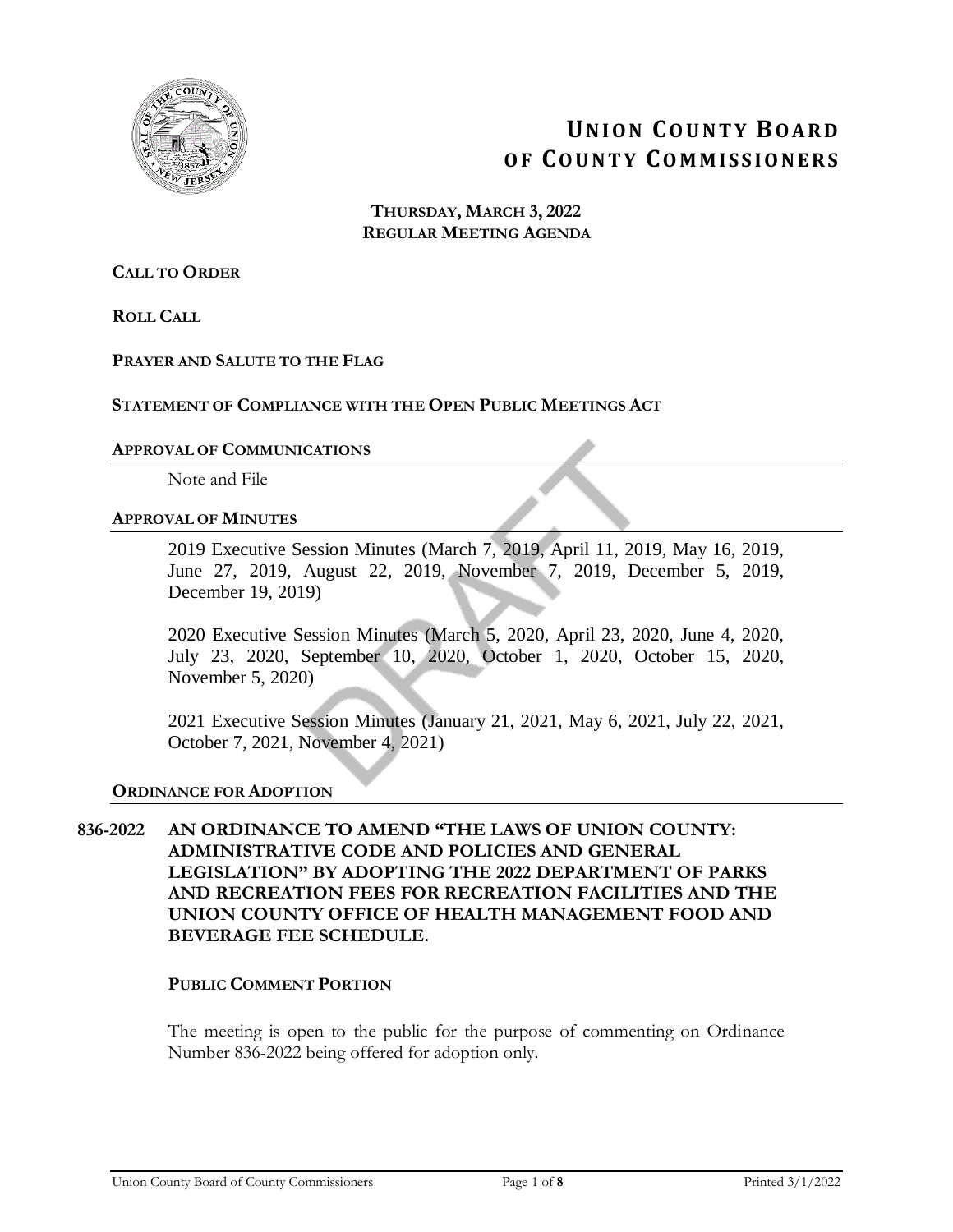### **FINAL READING STATEMENT**

Vice Chair Christopher Hudak, Policy Committee Chair, will move Ordinance Number 836-2022 for Final Adoption and authorize the Clerk of the Board to advertise same in accordance with the law.

### **PUBLIC COMMENT PORTION**

The meeting is open for the purpose of commenting on resolutions being offered for adoption and/or on any governmental issue that a member f the public feels may be of concern to the residents of the County.

### **RESOLUTIONS FOR ADOPTION**

The following resolutions are being offered for adoption:

- **2022-204 COMMISSIONER JAMES BAKER JR:** Re-appointing Lauren Kaplan-Sagal (Medical Society), Morgan Thompson (At-Large), Michelle Cislo (Family Member) and S. Mira Vanjari (County Resident) as members to the Mental Health Advisory Board for a term beginning January 1, 2022 through December 31, 2024.
- **2022-205 COMMISSIONER JAMES BAKER JR:** Re-appointing Carol Berger (Unfunded Provider Agency) and Nadina Baskerville Thomas (Criminal Justice) to the Local Advisory Committee on Alcoholism and Drug Abuse (LACADA) for a term beginning January 1, 2022 through December 31, 2024.
- **2022-206 COMMISSIONER SERGIO GRANADOS:** Authorizing the County Manager to enter into a contract with Geneva Worldwide Interpretation Service, New York, NY to provide interpretation services to the non-English speaking clients of the UC Department of Human Services, Division of Social Services for the period of January 1, 2022 through December 31, 2022 in an amount not to exceed \$15,000.00.
- **2022-207 COMMISSIONER SERGIO GRANADOS:** Amending Resolution Number 2021-764, to reflect a change in appropriations accounts from FFY2021 TO FFY2020 for one subcontract award only within the 2021-22 HEARTH Emergency Solutions (HES) Grant Spending plan; with no other changes to the grant terms or conditions of the agreement.
- **2022-208 COMMISSIONER SERGIO GRANADOS:** Authorizing the County Manager to enter into a contract with Lehrer-Gibilsco Funeral Home, Inc., Rahway, New Jersey, to provide livery services for the Union County Medical Examiner's Office for the period of January 1, 2022 through December 31, 2022, in a total amount not to exceed \$200,000.00.
- **2022-209 COMMISSIONER BETTE JANE KOWALSKI:** Authorizing Change Order #1 (Final) to the contract awarded to Murray Paving and Concrete, LLC, Hackensack, NJ through the State of New Jersey Educational Services Commission of NJ (ESCNJ) #65MCESCCPS Contract No: ESCNJ 16/17GCI for additional construction service for renovations to Walter E Ulrich Pool, Rahway, NJ in the amount of \$114,307.22 for a new contract amount not to exceed \$2,985,768.98.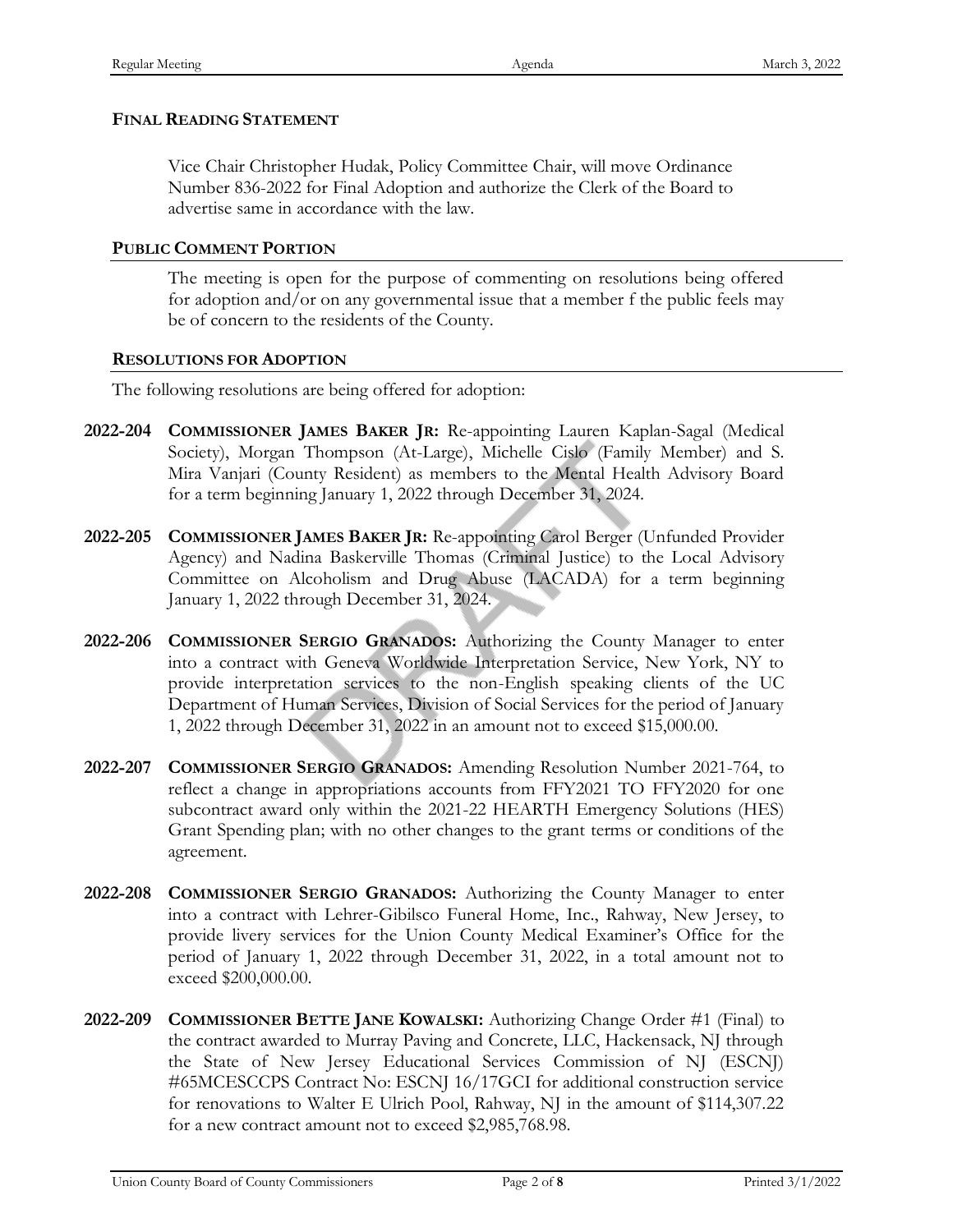- **2022-210 COMMISSIONER BETTE JANE KOWALSKI:** Authorizing the County Manager through the Office of Cultural and Heritage Affairs, to reallocate funds received from the New Jersey State Council on the Arts to the following 38 Union County agencies and organizations as recommended by the Art Grant Committee of the Cultural and Heritage Programs Advisory Board and subsequently approved by the entire Advisory Board in an amount not to exceed \$200,000.00.
- **2022-211 COMMISSIONER BETTE JANE KOWALSKI:** Authorizing Change Order #1A to the contract awarded to Paragon Restoration Corp., Kenilworth, NJ through the public bidding process (BA#25-2021) for additional electrical restoration service for the rehabilitation of House #7 At Historic Deserted Village, Berkeley Heights in the amount of \$48,545.00, for a new contract amount not to exceed \$901,045.00.
- **2022-212 COMMISSIONER LOURDES M. LEON:** Authorizing the County Manager to award a contract obtained through advertised public bidding (BA #9-2022) in accordance with the Local Public Contracts Law, NJSA 40A:11-1 et seq: Magic Touch Construction Co., Inc., Keyport, NJ, for the purpose of providing plumbing services for twenty-four (24) consecutive months upon full execution of the contract, with the provision for one (1) twenty-four (24) month optional extension, in an amount not to exceed \$126,297.50.
- **2022-213 COMMISSIONER LOURDES M. LEON:** Resolution granting permission to the Township of Berkeley Heights to hang a banner across Springfield Avenue and Plainfield Avenue from May 2, 2022 to June 6, 2022 advertising the 2022 Berkeley Heights Downtown Summer Block Party.
- **2022-214 COMMISSIONER LOURDES M. LEON:** Resolution authorizing the County Manager to take all actions necessary and execute any and all documents necessary to complete the acquisition of various properties from the New Jersey Department of Transportation, designated as excess land, for the purposes of parking for state and county employees at 921 Elizabeth Avenue, Elizabeth.
- **2022-215 COMMISSIONER LOURDES M. LEON:** Resolution re-appointing the following members to the Union County Advisory Council on Aging: Ellen Staunton, Elaine Haith, Eugene Rosner and Leonora M. Zacarias for a term beginning on January 1, 2022 through December 31, 2024.
- **2022-216 COMMISSIONER KIMBERLY PALMIERI-MOUDED:** Authorizing Payment of County Requested/Court Appointed Receiver for the Briant Park Olmstead Conservancy matter to Lawrence N. Lavigne, Esq., LLC, Union, New Jersey, for services rendered in the collection of previously awarded grant funds from the Green Acres Program, Department of Environmental Protection, State of New Jersey. Payment is made from and through the Open Space, Recreation and Historic Preservation Trust Fund in the amount of not to exceed \$5,565.00.
- **2022-217 COMMISSIONER KIMBERLY PALMIERI-MOUDED:** Authorizing the County Manager to enter into an agreement with Hoffman International, Piscataway, New Jersey, for the procurement of Traffic Safety Equipment in an amount not to exceed \$29,738.64.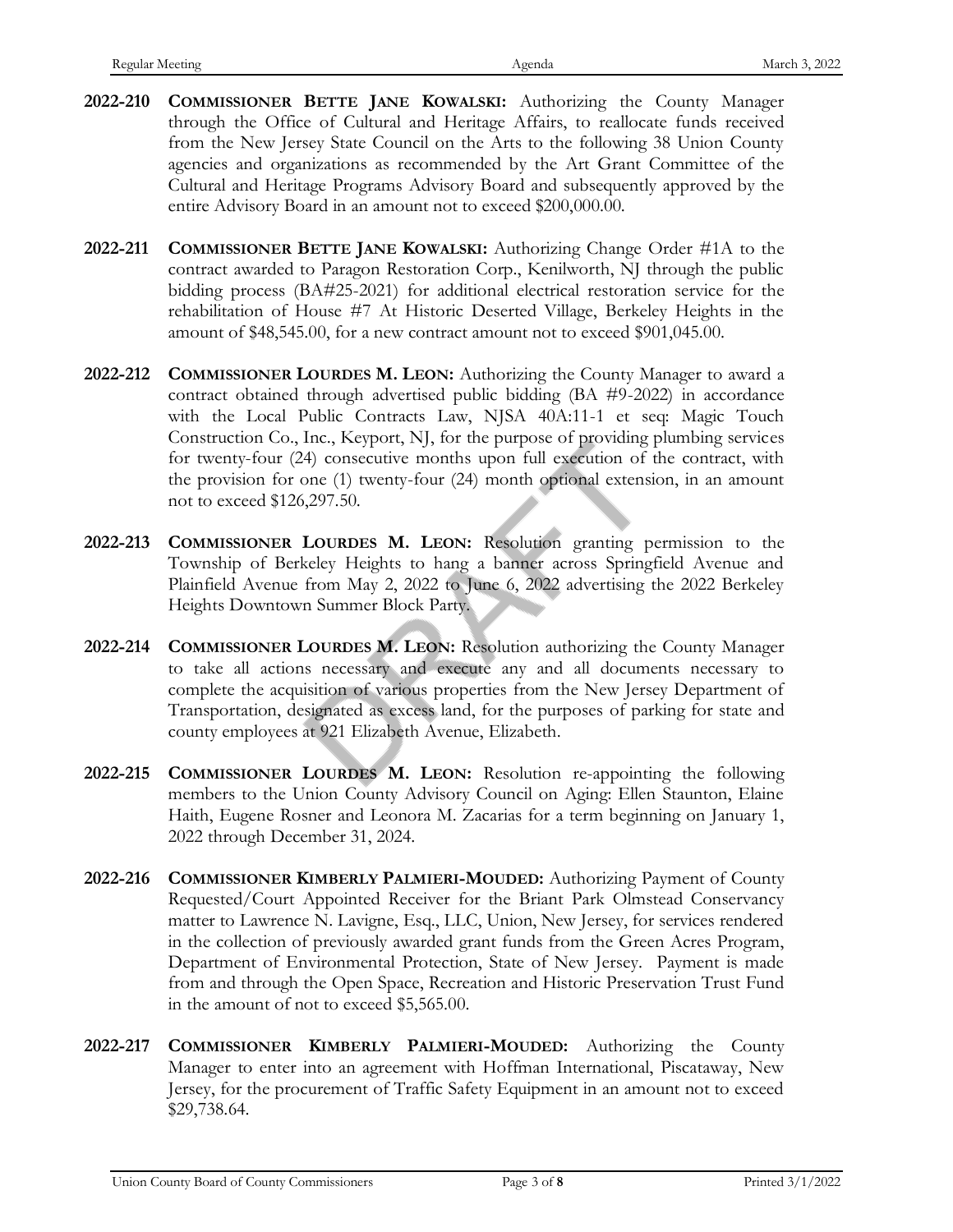- **2022-218 COMMISSIONER KIMBERLY PALMIERI-MOUDED:** Amending Resolution Number 2021-972, a contract with Colliers Engineering and Design, Red Bank, New Jersey to conduct NJDEP-compliant Preliminary Assessment work at the property located at 1580 Cooper Road, Scotch Plains, New Jersey in the additional amount of \$18,000.00 for a new contract amount not to exceed \$46,950.00.
- **2022-219 COMMISSIONER KIMBERLY PALMIERI-MOUDED:** Amending Resolution Number 2021-970, a contract with Colliers Engineering and Design, Red Bank, New Jersey to conduct additional required NJDEP-compliant Preliminary Assessment work at the property located at 735-737 Springfield Avenue, Berkeley Heights in the additional amount not to exceed \$2,500.00 for a new contract amount not to exceed \$16,000.00.
- **2022-220 VICE CHAIR CHRISTOPHER HUDAK:** Resolution re-appointing Robert Rachlin as a Commissioner to the Union County Utilities Authority for a five (5) year term commencing February 1, 2022 and expiring on January 31, 2027; and further appointing Kyle Holder as a Commissioner to the Union County Utilities Authority for a five (5) year term commencing on February 1, 2022 and expiring on January 31, 2027.
- **2022-221 CHAIR REBECCA LYNNE WILLIAMS:** Authorizing the County Manager to enter into a contract with Catherine Vulcano, Berkeley Heights, NJ to serve as the Acting SART/FNE Coordinator for the Union County Prosecutor's Office for the period of March 4, 2022 through June 30, 2022 in an amount not to exceed \$12,750.00.
- **2022-222 CHAIR REBECCA LYNNE WILLIAMS:** Authorizing the County Manager to apply for and accept funding from the State of New Jersey, Department of Law and Public Safety, Office of the Attorney General under the SFY22 Law Enforcement Officers Training and Equipment Fund (LEOTEF) Grant Program, in the amount of \$16,317.00 for the period of July 1, 2021 through June 30, 2022. (Subaward Number LEOTEF 10-22)
- **2022-223 CHAIR REBECCA LYNNE WILLIAMS:** Amending Resolution Number 2021-750, to revise Accounts numbers for the allocation of SANE contracts with no other changes to the original total contract amount or other terms and conditions of the agreement.
- **2022-224 CHAIR REBECCA LYNNE WILLIAMS:** Authorizing the County Manager to award a contract obtained through advertised public bidding, (BA# UCCP 8-2022) in accordance with the Local Public Contracts Law, NJSA 40A:11-1 et seq: Economic Development: Johnston Communications, Springfield, NJ, for the purpose of providing IT Infrastructure, Fiber Optic Network Advanced Applications and Services for all County buildings and County parks in the amount not to exceed of \$12,214,777.56 for a contract period of 24 consecutive months, upon full execution of the contract, with a 24 month extension option.
- **2022-225 CHAIR REBECCA LYNNE WILLIAMS:** Authorizing the use of the Competitive Contracting process, pursuant to N.J.S.A.  $40:11-4.3(a)$  and N.J.S.A.  $40A:11-4.1b(2)$ , for the provision of providing Emergency Rental Assistance Program Application Processing.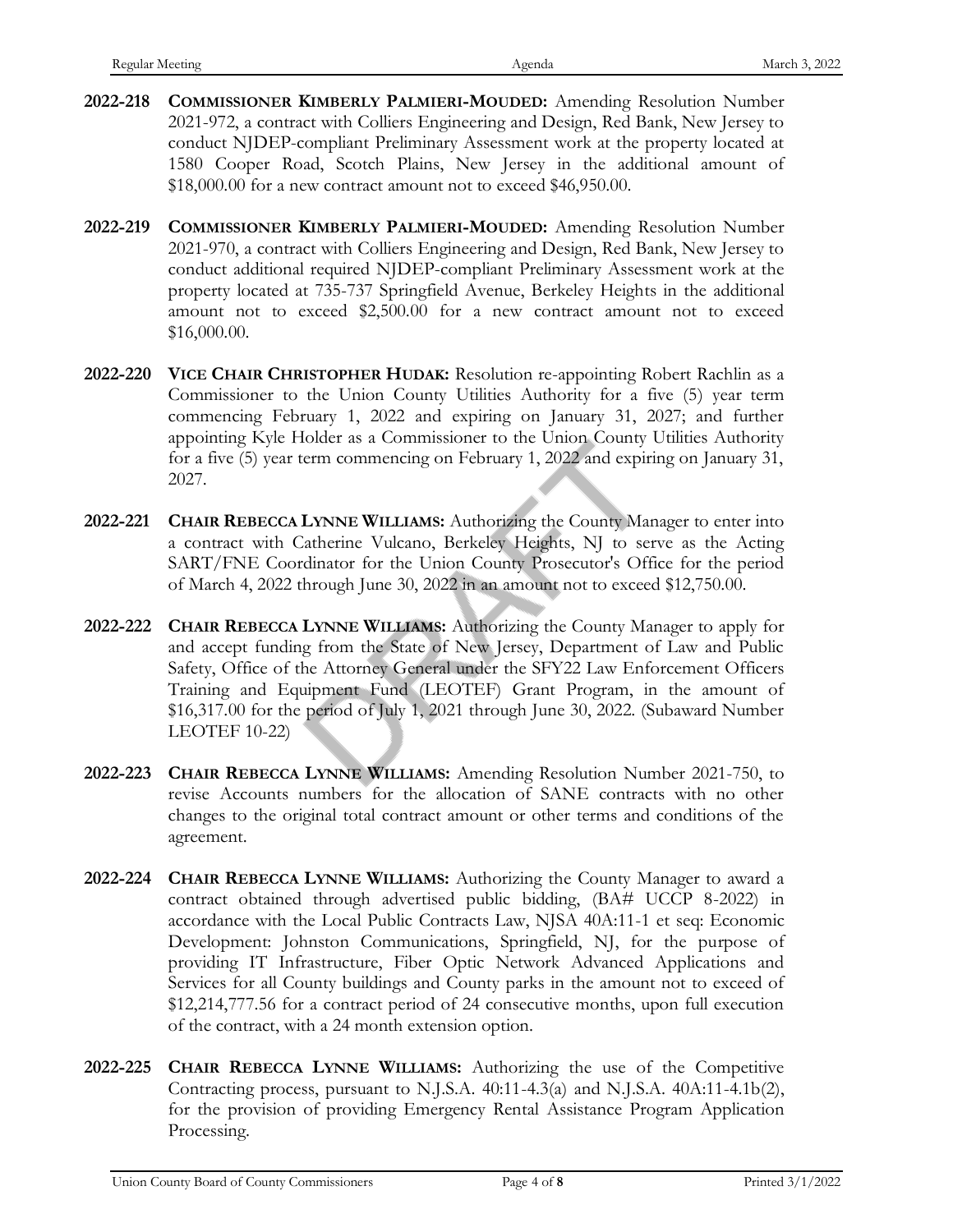- **2022-226 CHAIR REBECCA LYNNE WILLIAMS:** Authorizing the County Manager to enter into a contract with Altice Media Solutions, LLC, d/b/a A4 Media, LLC, Piscataway, NJ for the purpose of providing television advertising for the Emergency Rental Assistance Program, in an amount not to exceed \$30,000.00.
- **2022-227 CHAIR REBECCA LYNNE WILLIAMS:** Authorizing the County Manager to enter into a contract with Intersection Media LLC, Secaucus, New Jersey, for the purpose of providing print advertising on buses and at NJ train stations for the Emergency Rental Assistance Program for the contract period of April 1, 2022 through April 30, 2022, in an amount not to exceed \$37,859.50.
- **2022-228 CHAIR REBECCA LYNNE WILLIAMS:** Authorizing the County Manager to enter into a contract with Comcast Cable Company dba Comcast Cable Communications Mgmt, LLC, Homdel, NJ for the purpose of providing television advertising for the Emergency Rental Assistance Program, in an amount not to exceed \$30,000.00.
- **2022-229 CHAIR REBECCA LYNNE WILLIAMS:** Amending Resolution Number 2022-130, a contract with 4Connections, LLC, changing the contract date from December 1, 2021 through November 30, 2026 to December 18, 2021 through December 17, 2026, with no change to the contract award amount.
- **2022-230 CHAIR REBECCA LYNNE WILLIAMS:** Authorizing the County Manager to enter into a contract with The Weiner Law Group, LLP, Parsippany, NJ, as Special Counsel to the County to provide legal services by way of advice and guidance concerning potential shared services agreements during the period of January 1, 2022 through December 31, 2022 in the amount not to exceed \$15,000.00.
- **(ID # 15396) CHAIR REBECCA LYNNE WILLIAMS:** Authorizing the County Manager to enter into a contract with Attorney Title Services, Cranford, New Jersey for the purpose of title search, insurance and settlement services, related to the purchase of property located at 535 Laurel Avenue (lot1.02, block 424) Roselle Park, NJ in an amount not to exceed \$7,885.75.
- **2022-231 CHAIR REBECCA LYNNE WILLIAMS:** Authorizing the County Manager to enter into a contract with Attorney Title Services, Cranford, New Jersey for the purpose of title search, insurance and settlement services, related to the purchase of property located at 535 Laurel Avenue (lot1.02, block 424) Roselle Park, NJ in an amount not to exceed \$7,885.75.

### **COMMISSIONER SPONSORED RESOLUTIONS**

**2022-232 VICE CHAIR CHRISTOPHER HUDAK & THE ENTIRE BOARD:** Resolution offering this Board's deepest sympathies to the family of Lorraine Bunk, a lifelong resident of Linden, during their time of time of sorrow.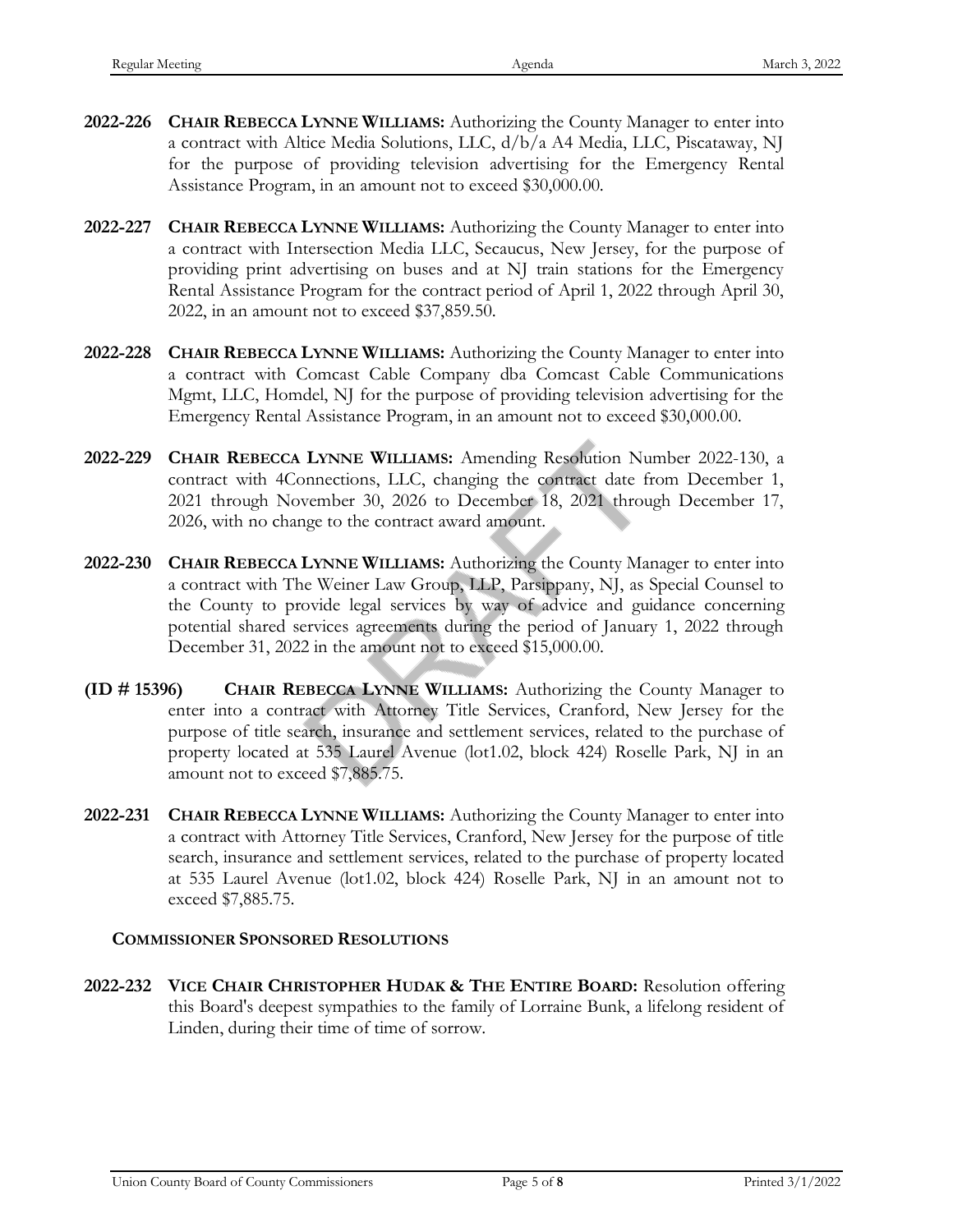**2022-233 CHAIR REBECCA LYNNE WILLIAMS & THE ENTIRE BOARD:** Resolution congratulating the Union County St. Patrick's Day Committee upon its 26th Annual Union County St. Patrick's Day Parade to take place on March, 12, 2022; and further congratulating Michael McNany (Grand Marshal); Damien Holmes (Adjutant) and Pamela Joyce (General Chairwoman).

### **COMMISSIONER REPORTS AND COMMENTS**

#### **ADJOURNMENT**

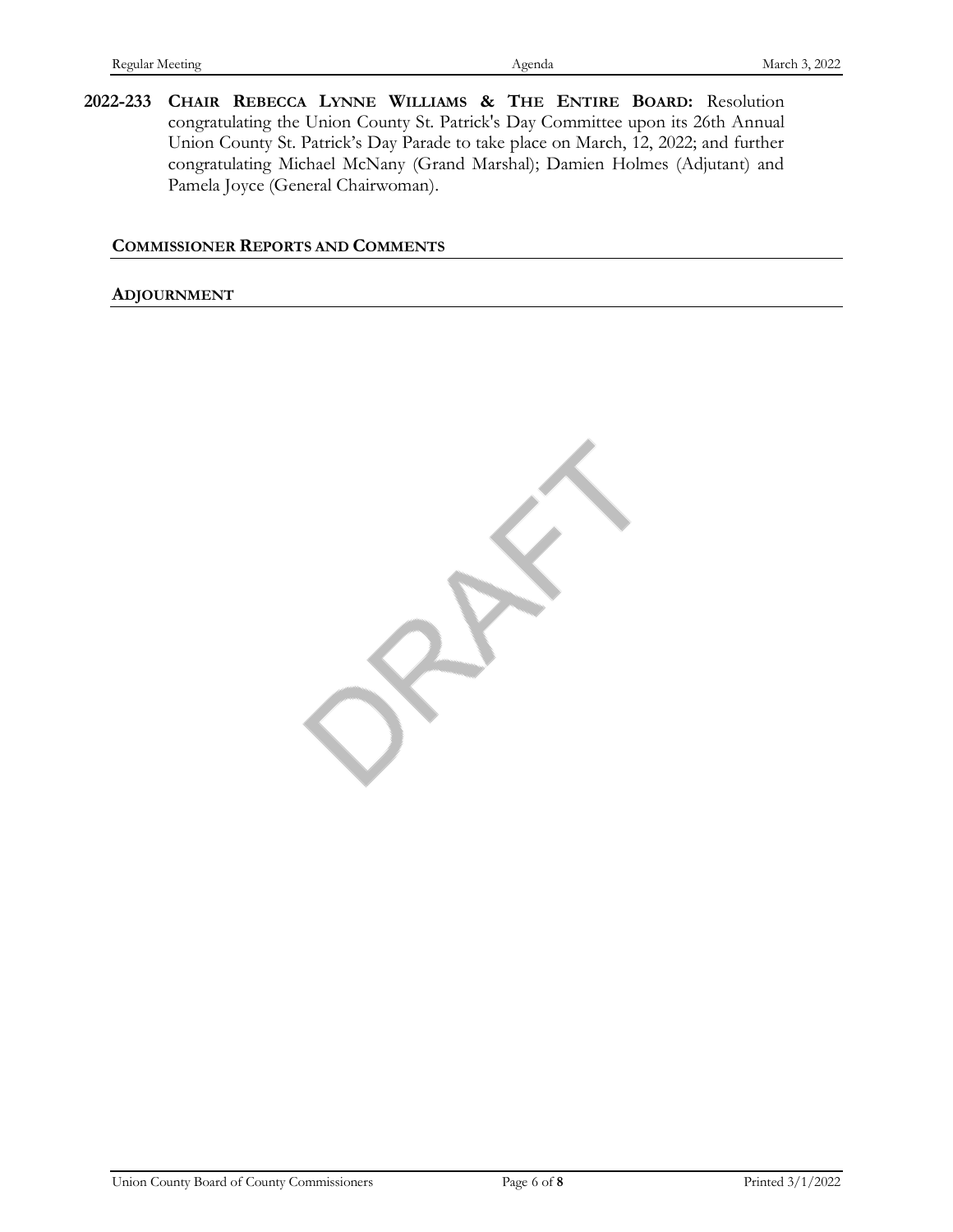## **UNION COUNTY BOARD OF COUNTY COMMISSIONERS 2022 MEETING SCHEDULE**

**REORGANIZATION MEETING - THURSDAY, JANUARY 6, 2022 at 6:30 pm Administration Building, 6th Floor Commissioner Meeting Room**

| <b>AGENDA SETTING SESSION</b> | <b>REGULAR MEETINGS</b> |
|-------------------------------|-------------------------|
| January 20, 2022              | January 20, 2022        |
| February 3, 2022              | February 3, 2022        |
| February 17, 2022             | February 17, 2022       |
| March 3, 2022                 | March 3, 2022           |
| March 24, 2022                | March 24, 2022          |
| April 7, 2022                 | April 7, 2022           |
| April 21, 2022                | April 21, 2022          |
| May 12, 2022                  | May 12, 2022            |
| May 26, 2022                  | May 26, 2022            |
| June 9, 2022                  | June 9, 2022            |
| June 23, 2022                 | June 23, 2022           |
| July 14, 2022                 | July 14, 2022           |
| August 11, 2022               | August 11, 2022         |
| September 15, 2022            | September 15, 2022      |
| October 6, 2022               | October 6, 2022         |
| October 20, 2022              | October 20, 2022        |
| November 10, 2022             | November 10, 2022       |
| December 1, 2022              | December 1, 2022        |
| December 15, 2022             | December 15, 2022       |

Please note that the County of Union's County Commissioners' meetings are to be regularly held on Thursday evenings and are scheduled to be held on the same evening, with the Agenda Setting Session to commence at 6:00pm and the Regular Meeting to commence as soon as possible after the Agenda Setting Session, unless otherwise noted.

All meetings are to be held in the Commissioner Meeting Room within the Administration Building, 6<sup>th</sup> floor located at 10 Elizabethtown Plaza, Elizabeth New